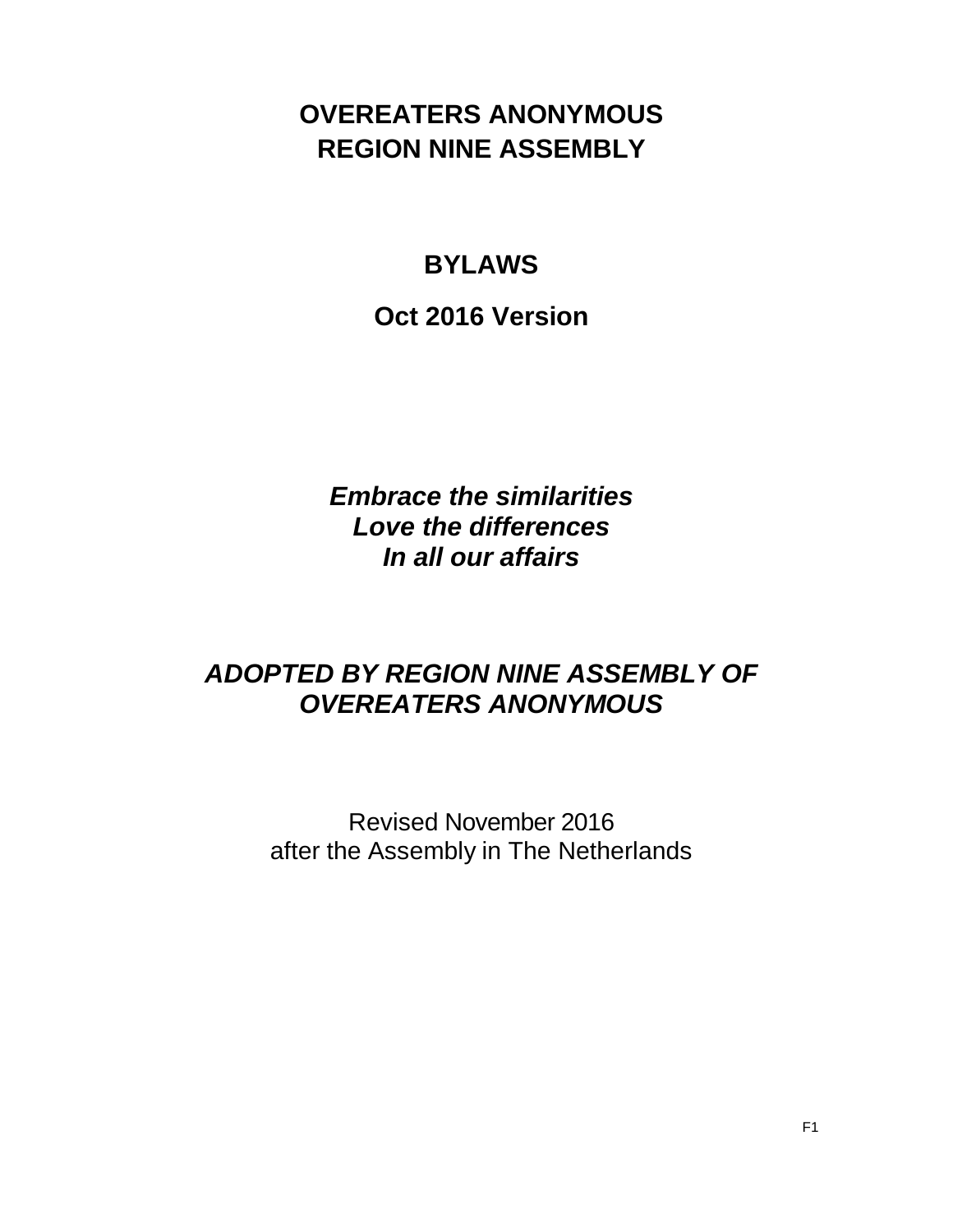# **TABLE OF CONTENTS**

| <b>Article</b> | <b>Section</b>                                                     | Page           |
|----------------|--------------------------------------------------------------------|----------------|
| I.             |                                                                    | 3              |
| П.             |                                                                    | 3              |
| Ш.             | Groups, Intergroups and National Service<br>Boards within Region 9 | 3              |
| IV.            | Membership of Region 9 Assembly                                    | $\overline{4}$ |
| V.             | Meeting Times and Notification                                     | 6              |
| VI.            |                                                                    | $\overline{7}$ |
| VII.           | Composition of the Region 9 Board                                  | $\overline{7}$ |
| VIII.          |                                                                    | 9              |
| IX.            |                                                                    | 10             |
| <b>X.</b>      |                                                                    | 11             |
| XI.            |                                                                    | 12             |
| XII.           | Amendments to the Bylaws                                           | 12             |
| XIII.          |                                                                    | 13             |
| XIV.           | Twelve Steps, Twelve Traditions and Twelve                         | 13             |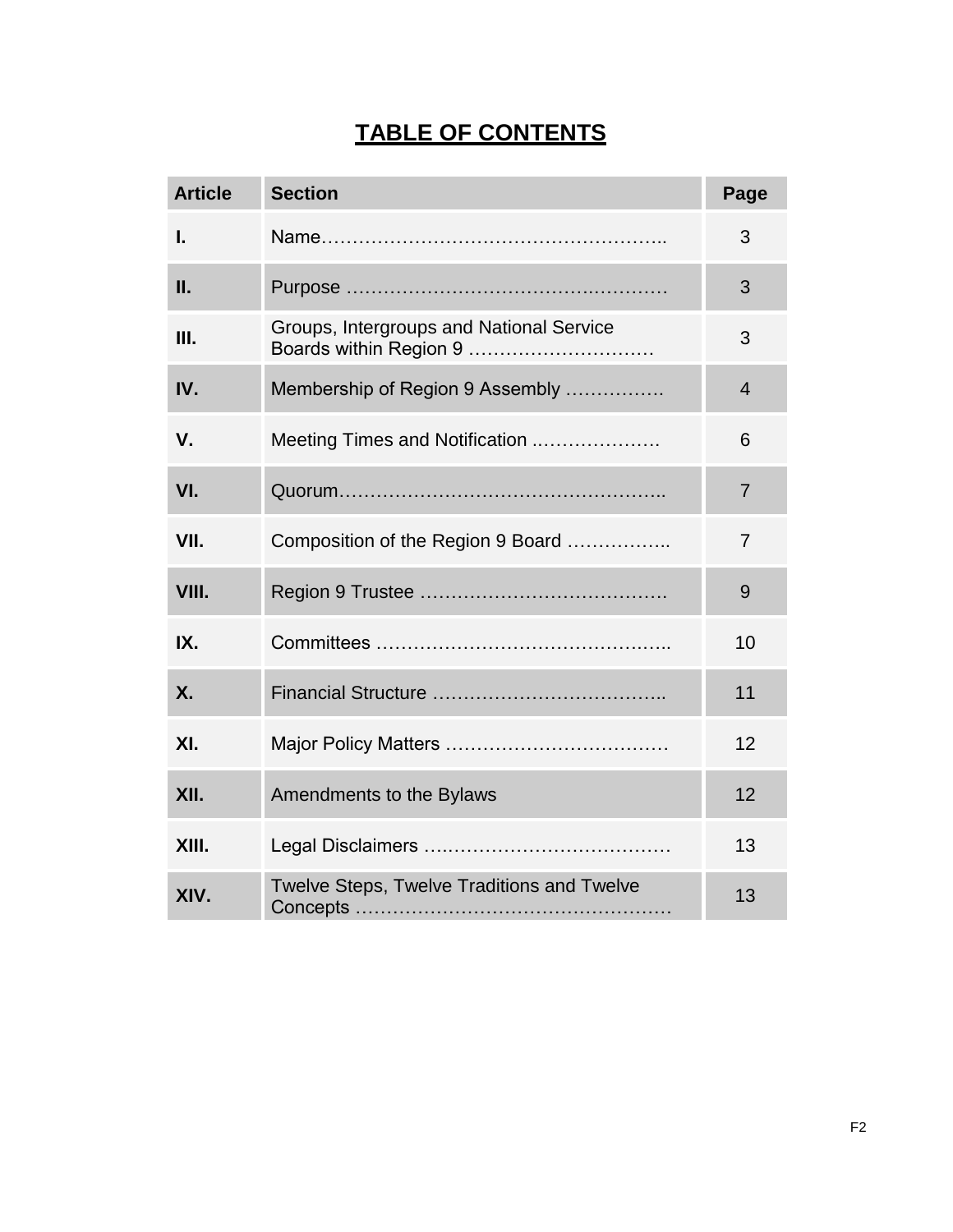# **BYLAWS OF OVEREATERS ANONYMOUS REGION 9 ASSEMBLY**

## **ARTICLE I- NAME**

## **Section 1**

The name of this organisation shall be the Region 9 Assembly of Overeaters Anonymous.

## **ARTICLE II-PURPOSE**

## **Section 1**

The purpose of the Region 9 Assembly shall be to carry the OA message within Region 9 to the still suffering compulsive overeater - wherever they live and whatever language they speak.

## **Section 2**

The responsibilities to fulfill this purpose shall include:

- a. Administering and co-ordinating OA activities common to the various Groups, Intergroup and National/Language Service Boards comprising its membership.
- b. Establishing and maintaining a regional office mailing address to facilitate communication between Region 9 and the various groups, Intergroups, National/Language Service Boards, OA worldwide, and the World Service Office.
- c. Promoting OA unity within the widely differing cultures and languages included in Region 9.
- d. Furthering the OA programme in accordance with the Twelve Steps and the Twelve Traditions and the Twelve Concepts of Overeaters Anonymous Inc. – Subpart B, Article I and II and III.

#### **ARTICLE III – GROUPS, INTERGROUPS AND NATIONAL SERVICE BOARDS WITHIN REGION 9**

#### **Section 1**

#### **The Definition of a Group**.

The points that define an Overeaters Anonymous Group are listed in OA Inc Bylaws, Subpart B Article V, Section 1 Overeaters Anonymous Groups.

- a. These points shall define an Overeaters Anonymous group:
	- 1) As a Group, they meet to practice the Twelve Steps and Twelve Traditions of Overeaters Anonymous, guided by the Twelve Concepts of OA Service.
	- 2) All who have the desire to stop eating compulsively are welcome in the group.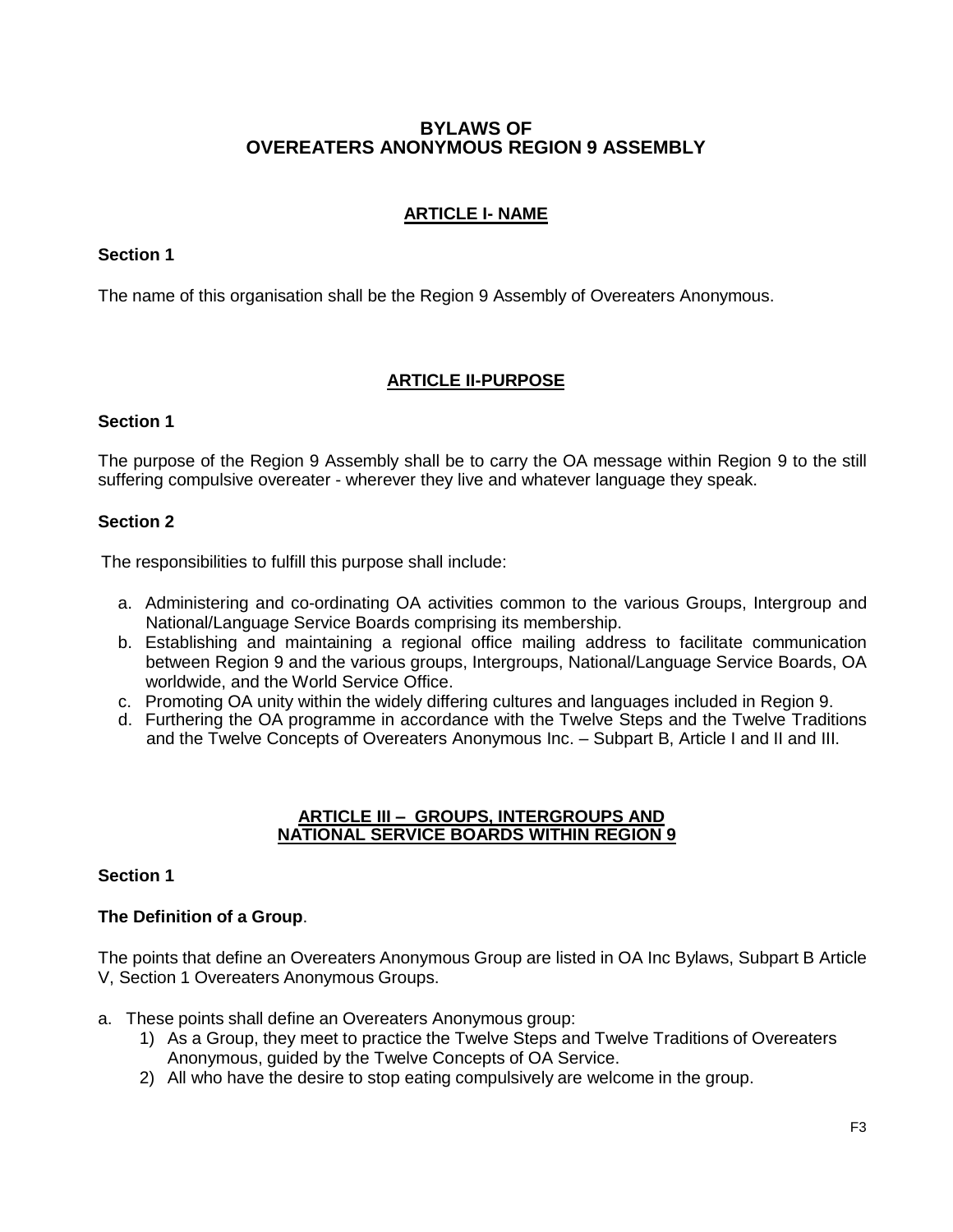- 3) No member is required to practice any actions in order to remain a member or to have a voice (share at a meeting).
- 4) As a Group they have no affiliation other than Overeaters Anonymous.
- 5) It has affiliated as an Overeaters Anonymous group by registering with the World Service Office.

## **Section 2**

## **The Composition of an Intergroup.**

- a. Two (2) or more Groups may form an Intergroup for the purpose of servicing and representing the Groups of which they are composed and acting as the guardian of the Twelve Steps, Twelve Traditions and Twelve Concepts of OA Service. Each Intergroup should be composed of groups within its geographical proximity.
- b. Each State/Province may have at least one Intergroup. In a State/Province having only one Group, that Group may function as an Intergroup.
- c. To establish that an Intergroup is registered, the World Service Register shall be used.

## **Section 3**

## **The Definition of a National/Language Service Board.**

- a. A National/Language Service Board shall be a duly registered service body with the purpose of dealing with issues that require a combination of membership and financial resources of Intergroups and Groups in a country/countries. The National/Language Service Board shall serve and be responsible and accountable to these Groups and Intergroups.
- b. To establish that a National/Language Service Board is registered, the World Service Register shall be used.

## **ARTICLE IV – MEMBERSHIP OF REGION 9 ASSEMBLY**

## **Section 1**

a. In accordance with the Bylaws of Overeaters Anonymous, Inc. Subpart B, Region 9 shall be composed of Africa, Europe, Middle East and Western Asia.

## **Section 2(I)**

The voting membership of the Assembly shall consist of:

- a. Representatives from Intergroups who are registered with the World Service Office and who are within the geographical boundaries of Region 9.
- b. Representatives from National/Language Service Boards, who are registered with the World Service Office and who are within the geographical boundaries of Region 9. National/Language Service Boards shall not represent Intergroups which have sent representatives to the Assembly, however if all Intergroups are represented, the National/Language Service Board will still be entitled to one representative.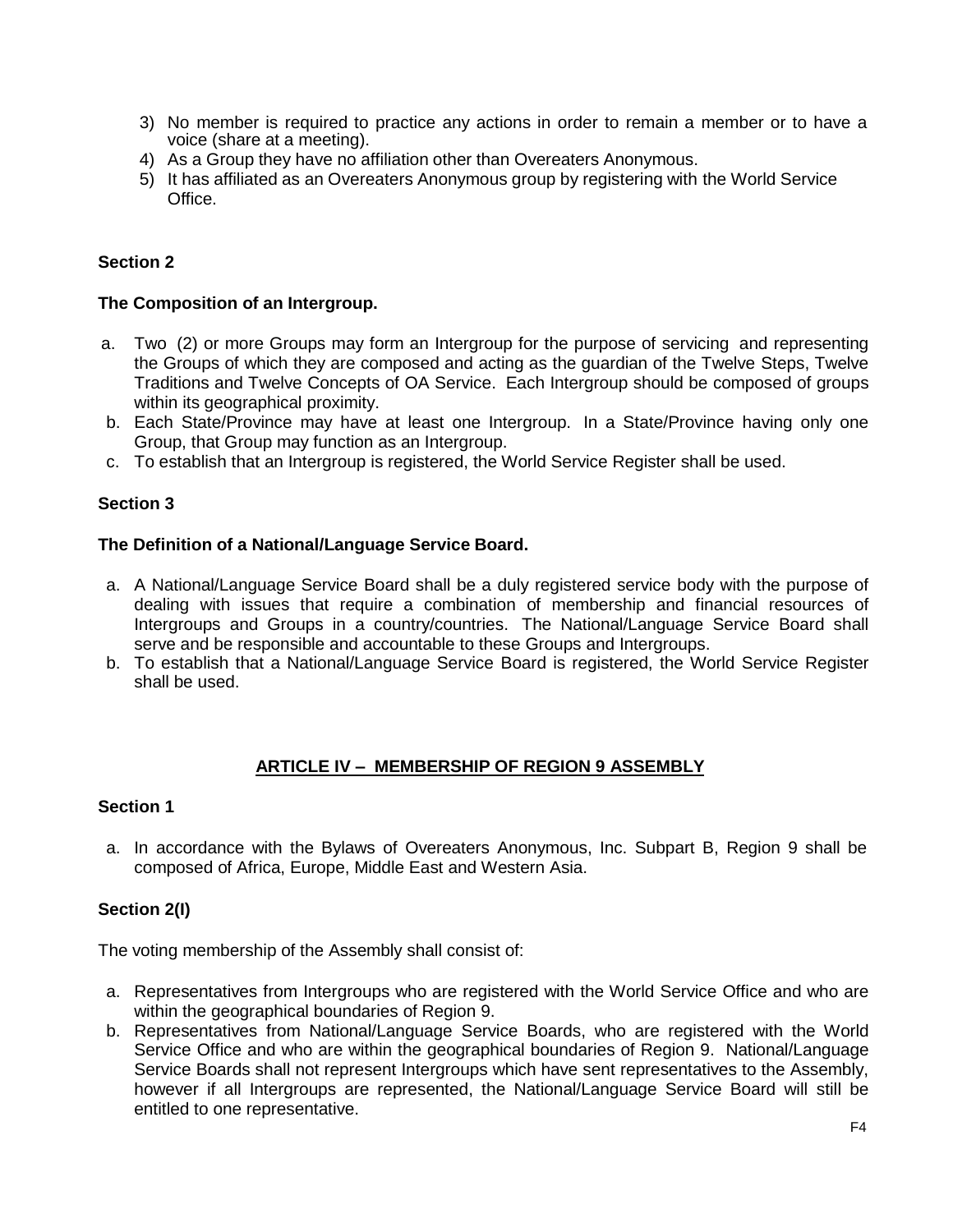- c. Region 9 Board Members.
- d. The Chair shall not have a vote at the Assembly, except to break a tie and for elections.
- e. Committee Chairs, who are not Intergroup or National/Language Service Boards representatives.
- f. In the event of a Region 9 representative from a registered unaffiliated group receiving a voice as per Article IV Section 2 (II) c) of these Bylaws, they may also be given a vote, subject to majority approval of the voting body. The proposed representative should submit a written statement on why they are unaffiliated, if they plan to be affiliated in the future and if they meet the representative requirements.

# **Section 2 (II)**

The non-voting membership of the Assembly shall consist of:

- a. The Region 9 Trustee is entitled to a voice but no vote at the Assembly.
- b. Region 9 OA members, who are not represented, are entitled to a voice but no vote at the Region 9 Assembly.
- c. A representative from a registered unaffiliated group within Region 9 may be given a voice if they receive the majority approval of the voting body. Consideration may also be given to giving such a representative a vote – see Article IV Section 2 (1) f) of these Bylaws.

# **Section 2 (III) – Visitors**

- a. OA Visitors from Region 9 who already have a representative attending the Assembly from their service body will not be given a voice or a vote.
- b. The Region 9 Assembly is open to OA visitors from inside and outside Region 9. In order to be given consideration to speak at the Assembly, the visitor shall give prior notice to the Chair so that the item may be considered for the Agenda. Pertinent suggestions during the Assembly may be put in writing and handed to the Chair for consideration.

## **Section 3 – Qualifications**

- a. Each representative shall be elected by the Intergroup, National/Language Service Board or unaffiliated groups they serve.
- b. The term of Region 9 representative shall be designated by their Intergroup, National/Language Service Boards or unaffiliated Groups and each representative is always subject to recall by those who selected them.
- c. Each representative should have a minimum of six (6) consecutive months of current abstinence and at least one (1) year service beyond group level.

## **Section 4 - Representatives**

a. Each member Intergroup, National/Language Service Board shall be entitled to one representative at the Region 9 Assembly. Intergroups, National/Language Service Boards serving more than 10 Groups shall be entitled to two representatives. Intergroups, National/Language Service Boards serving more than 50 Groups shall be entitled to three representatives.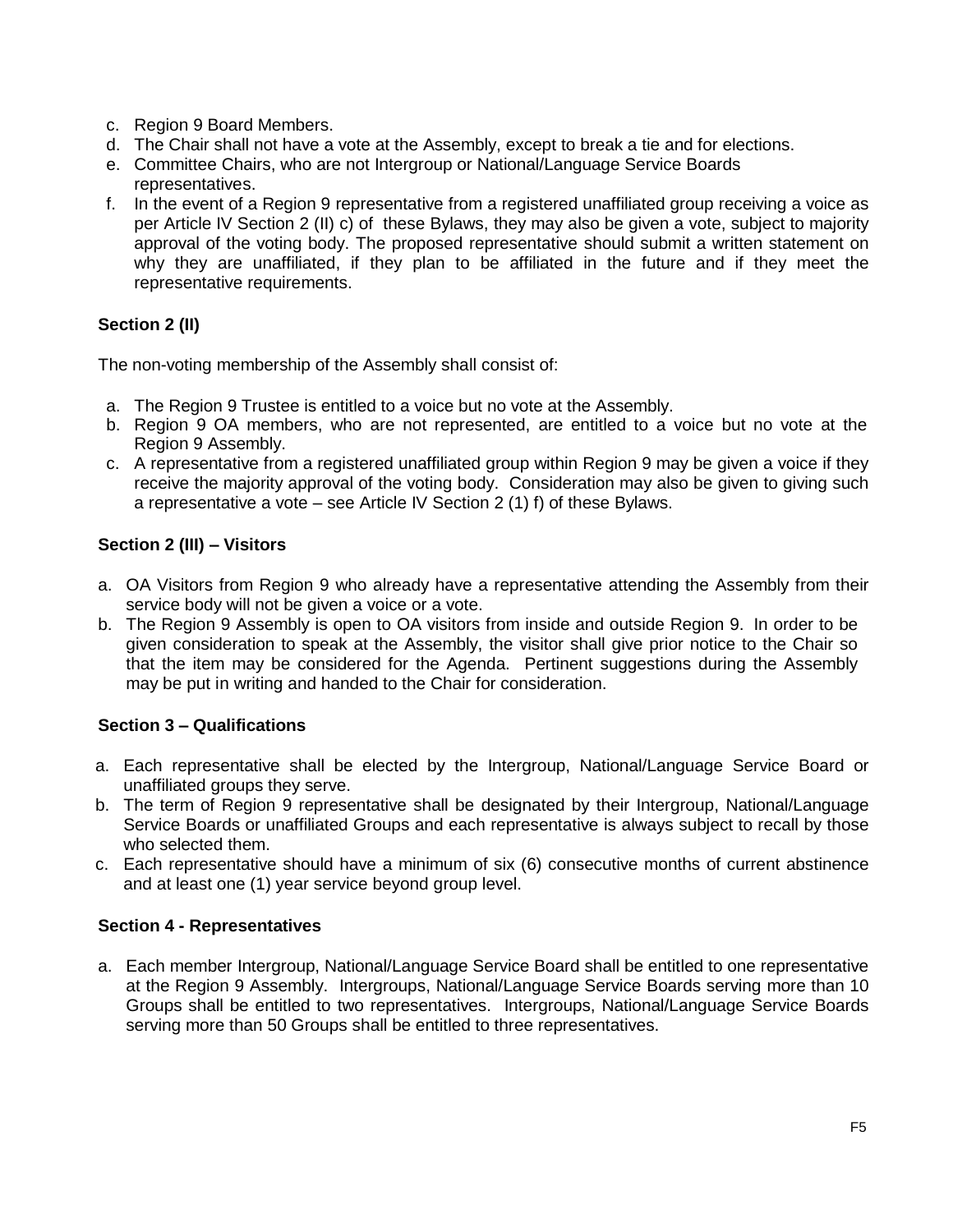# **ARTICLE V – MEETING TIMES AND NOTIFICATION.**

## **Section 1**

Region 9 shall hold one Assembly per year.

A Region 9 Convention may also be held in conjunction with the Region 9 Assembly if the hosting Intergroup or National/Language Service Board is in a position to do so.

## **Section 2**

Notification of this Assembly shall be emailed to all member groups, Intergroups, unaffiliated groups and National Service Boards at least six months prior to the date of the Assembly. The notification will include an invitation to the Assembly from the organising committee, the registration form to send a representative, a blank new business motion, and a blank new bylaws amendment motion, an application for financial assistance and a letter from the Region 9 Chair.

## **Section 3**

Special meetings may be called at World Service functions other than those designated in Section 1 wherever Region 9 members are gathered. Such meetings are for the purpose of discussion and are not decision making unless emergency business that affects Region 9 Assembly itself is brought to the floor. A positive vote of 2/3 of the delegates attending this meeting will be required. Eighty per cent (80%) of the delegates Attending WSBC will constitute a quorum, providing there are five countries of Region 9 present. The decision voted upon can be enforced right away and must be validated by a majority vote at the next Region 9 assembly. If the emergency concerns the removal of an officer for reasons stated in Region 9 Bylaws Article VII section 4b, 8 weeks prior to the WSBC, the Chair will inform, by registered letter, the officer concerned; that a motion for his/her removal will be proposed at WSBC Region 9 Special Meeting; and that he/she is given 15 days to respond and explain his/her position. Six weeks before the WSBC, the Chair will send the motion to Assembly members.

#### **Section 4**

The material for the Assembly will be emailed at least sixty days prior to the Assembly to registered representatives and invited visitors to the Assembly. The Agenda and materials for the Assembly, except for the list of attendants, will also be placed on the Region 9 website.

## **Section 5**

The Region 9 Assembly shall be conducted according to the current Robert's Rules of Order. The rules contained in the current edition of Robert's Rules of Order Newly Revised shall govern this Region in all cases to which they are applicable and in which they are not inconsistent with these Bylaws, the Overeaters Anonymous, Inc. Bylaws, Subpart B and any special rules of order Region 9 may adopt. The Chair shall see that a book is available for ready reference, and if possible shall appoint a parliamentarian.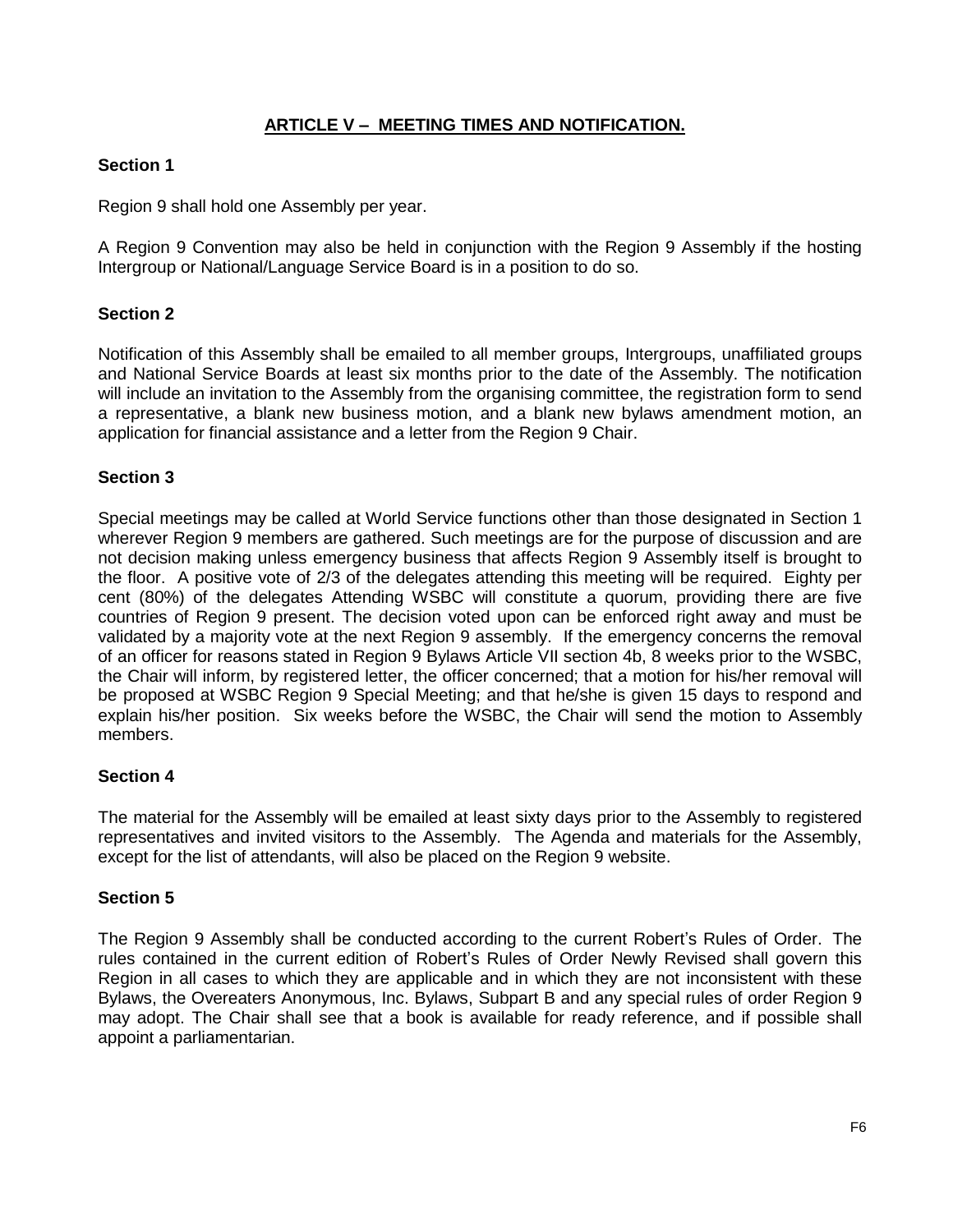# **ARTICLE VI- QUORUM**

# **Section 1**

At a Region 9 Assembly, representatives from at least five countries shall constitute a quorum.

## **ARTICLE VII – COMPOSITION OF REGION 9 BOARD**

## **Section 1- Composition**

The Region 9 Board shall consist of a Chair, Secretary, Treasurer, and General Officer.

## **Section 2 – Duties**

Duties of members of the Region 9 Board shall include but not be limited to the following:

- a. The Chair is responsible to see that a notification of the Assembly is emailed in accordance with Article V – Section 2; to see that Region 9 Intergroups, National/Language Service Boards are notified that amendments to these Bylaws should be sent in accordance with Article XII – Section 1; to prepare an agenda for the Assembly and see that the agenda is emailed in accordance with Article V – Section 4; to preside over the Assembly; and in accordance with the Bylaws of Overeaters Anonymous, Inc. – Subpart B is entitled to be a voting delegate to the annual World Service Business Conference.
- b. The Secretary is responsible for maintaining accurate minutes and records of all Region decisions and actions at the Assembly. The Secretary must see that the Minutes are emailed when possible within 45 days of the Assembly to all participants of the Assembly, unaffiliated groups in Region 9 and Service Bodies that have not sent a representative to the Assembly. Any Service Body interested can ask the Region 9 Secretary for a copy of the Minutes by email.
- c. The Treasurer is responsible to chair the Budget and Finance Committee; and to see that the annual financial statements are mailed to all members Intergroup and National/Language Service Boards.
- d. The General Officer shall assist other board members and perform the duties of any board position when required.
- e. In an emergency situation, approval of two members of the Region 9 Board is required to execute decisions deemed necessary for Region 9 as a whole. Notification of such decision shall be sent within 45 days to all registered Groups, Intergroup and National/Language Service Boards within Region 9.
- f. For additional and a more detailed explanation of duties for Chair, Secretary and Treasurer refer to the Region 9 Principles & Procedures manual.

# **Section 3- Elections**

- a. Nominations and elections shall be held in each year at the Region 9 Assembly.
- b. To be eligible for election to membership of the Region 9 Board, a person must be present at the meeting and be an OA member from Region 9. In addition a person standing for the office of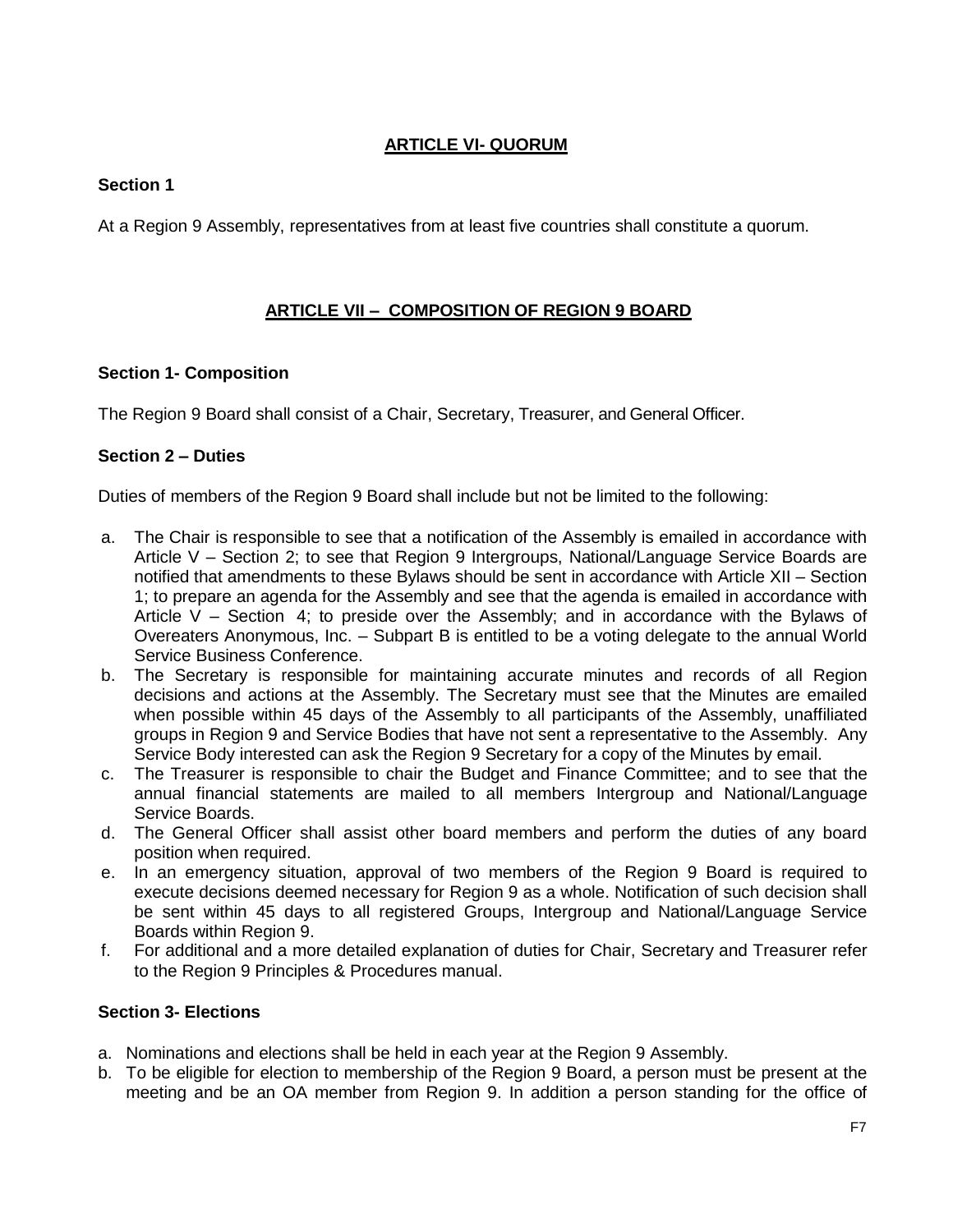Chair must have been a representative at a previous Region 9 Assembly. To be elected, a member must receive a majority vote of the representatives present. In addition each candidate for the Region Board shall have where possible at least one year of current abstinence and at least two years of service beyond group level at the time of election. In the event of a candidate with these qualifications not being present a candidate who has not these qualifications can be elected provided that they comply with ARTICLE IV – Section 3 c and can demonstrate that they have a good record of service to the Fellowship, and faithful adherence to the Twelve Steps, Twelve Traditions and guided by the Twelve Concepts of OA.

- c. Board members are elected for a term of two consecutive years in the same position.
- d. Board members are elected to serve for a two (2) year term. Board members should not serve more than two consecutive terms in the same position. A member who has just completed eight (8) consecutive years of service may stand for re-election only after an interval of two (2) years.
- e. Nominations for qualified nominees to the Region 9 Assembly may be made from the floor at the Assembly. Upon nomination, the nominees shall be called upon to present their qualifications briefly to the Assembly.
- f. Any vacated position may be temporarily filled by a representative on request of the Region 9 Chair at the Assembly with the approval of the Region 9 representatives.
- g. Vacancies that occur during the term of office between Assemblies shall be filled by a person appointed by the Chair. In the event that the position of Chair becomes vacant, the Secretary shall act as the Chair until the next Assembly with the authority to perform all prescribed duties and responsibilities. In the event that the position of Secretary becomes vacant, the Treasurer shall act as the Chair until the next Assembly with the authority to perform all prescribed Chair's duties and responsibilities. All vacancies shall be filled by an election at the next Region 9 Assembly.
- h. Each officer of Region 9 who will be selected as a delegate or alternate for the World Service Business Conference should comply with the requirements in the OA Inc. Bylaws, Subpart B, Article X, Section 3c 1. Current requirements are one (1) year current abstinence and at least two (2) years of service beyond the group level.

## **Section 4 – Removal of Officers**

- a. Any Officer may be removed for cause by a 2/3 vote of the representatives attending Region 9 Assembly.
- b. The failure to perform the duties and responsibilities of such an officer, as enumerated in the Region 9 Bylaws, Article VII, Section 2 may constitute cause for removal.
- c. 8 weeks prior to Assembly, by registered letter, the Chair will inform the officer concerned that a motion for his/her removal will be proposed at Assembly and that he/she is given 15 days to respond and explain his/her position. 4 to 6 weeks prior to Assembly, the Chair will send the motion to Assembly members.
- d. The vote may be enforced right away.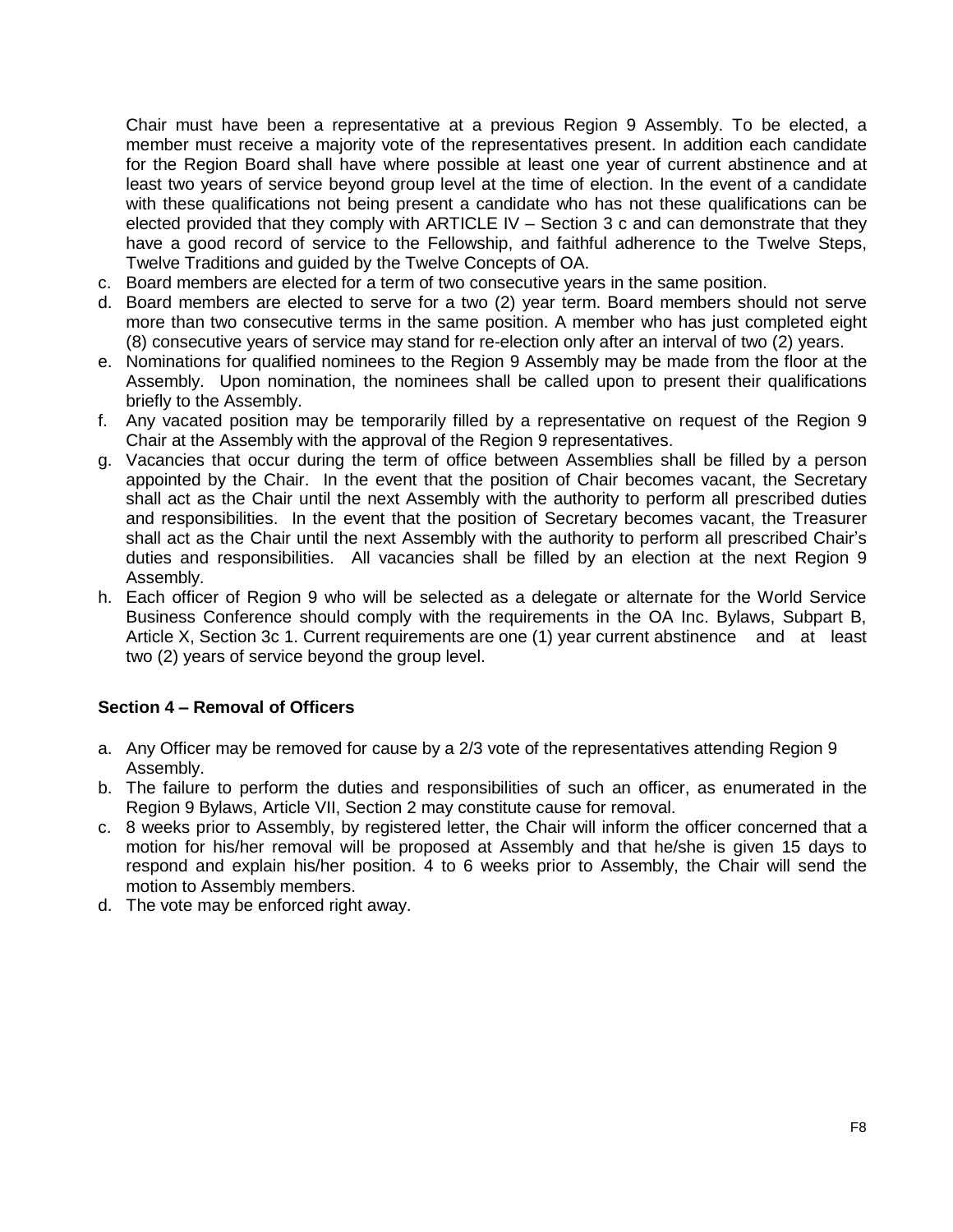## **ARTICLE VIII- REGION 9 TRUSTEE**

## **Section 1- Nomination and Selection**

The Region 9 Trustee is elected at the World Service Business Conference. Nominees for this position should reside within Region 9, have been endorsed by Region 9 and must be members of OA who meet the requirement of the Overeaters Anonymous, Inc. Bylaws – Subpart B. The Region Trustee serves Overeaters Anonymous as a whole as a member of the Board of Trustees and maintains liaison between the Board of Trustees and Region 9.

## **Section 2- Endorsement Procedure**

- a. The Region 9 Assembly will endorse the candidacy of up to 3 Trustee Nominees.
- b. Trustee Nominees should forward their original World Service Trustee Application Forms to the Region 9 Chair to arrive 1 month prior to the Region 9 Assembly in the year prior to the Region 9 Trustee Election.
- c. Up to three nominees may be voted for.
- d. To be eligible for election, each nominee must appear before the representatives at the Region 9 Assembly and there address the assembled representatives for three to five minutes and answer questions from the floor.
- e. A ballot shall take place at the Region 9 Assembly. All voting members attending the Region 9 Assembly shall be entitled to a vote. The Chair and Secretary will independently tabulate the results and confer. The three nominees receiving the highest number of votes will have their original application endorsed and returned to them by 15th January. Unsuccessful nominees will also have their forms returned by this date.
- f. Nominees who are endorsed will receive reimbursement of their costs for their expenses in attending World Service Business Conference (WSBC) as agreed by the Assembly in the budget. Nominations who are endorsed may be attending WSBC in another capacity and thus may not require separate funding by the Region.

## **Section 3 – Nomination and Selection of Region 9 Trustee where no application has been received, the deadline for submission has passed or a vacancy occurs mid term**

In the event that either:

- 1) WSBC nominations are due for the position of Region 9 Trustee and no application has been received by Region 9, or
- 2) A vacancy for the position of Region 9 Trustee occurs outside the deadline for submissions for applications for the position, or
- 3) A vacancy occurs mid-term.

The following actions will be taken to fill the vacancy of Region 9 Trustee:

- a. The Region 9 Board will solicit applications from Region 9 Service Bodies.
- b. The Region 9 Board will consider only those applicants meeting all requirements for Region Trustee as outlined by the Bylaws of Overeaters Anonymous, Inc., Subpart B, Article IX, Section 4.
- c. A majority vote of the Region 9 Board will constitute affirmation of the applicant(s).
- d. Notification of outcome of the vote by the Region 9 Board shall be made to Region 9 Service Bodies, the Board of Trustees and World Service Office.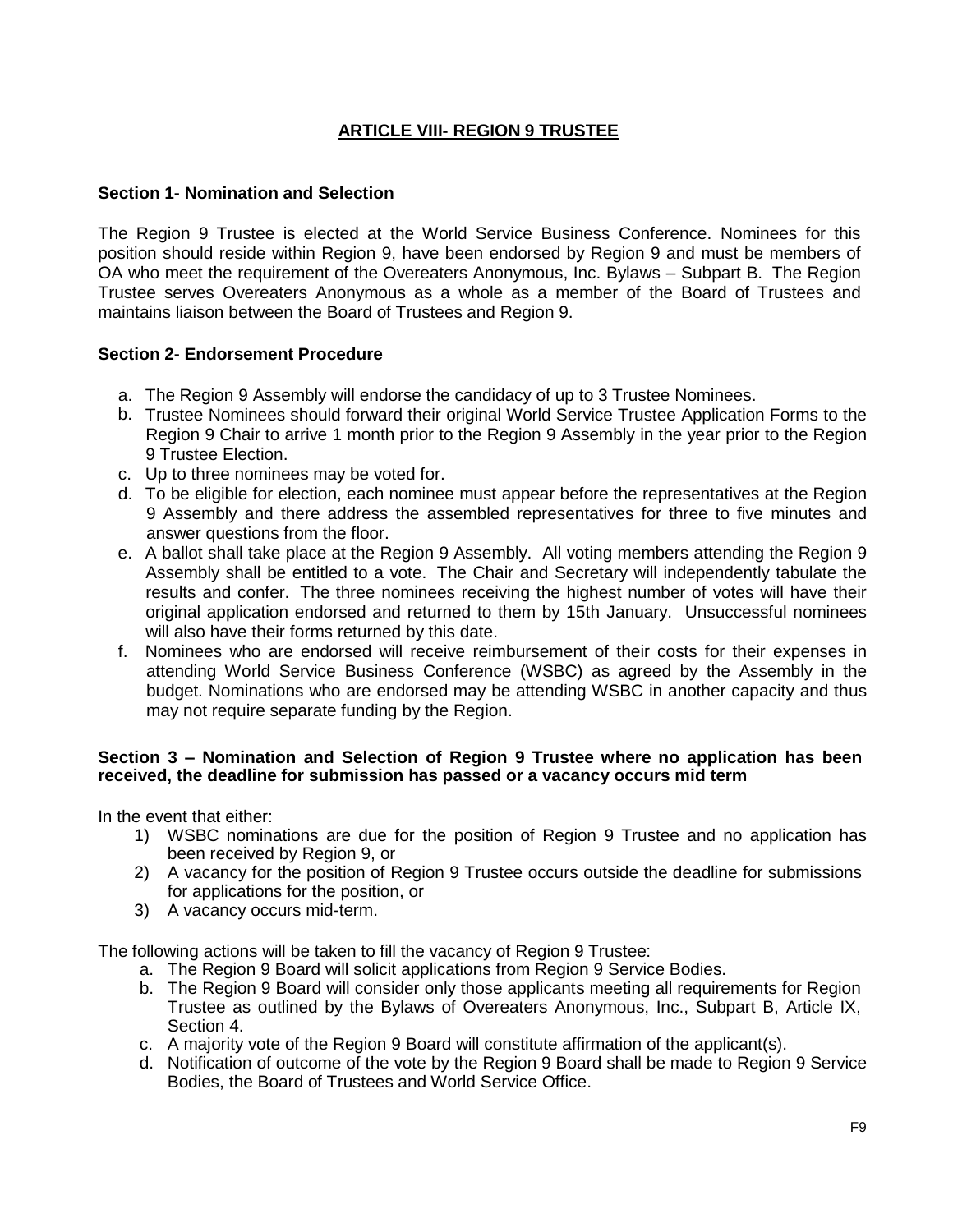# **ARTICLE IX- COMMITTEES**

## **Section 1**

The Region 9 Board and/or the Region 9 Representatives shall appoint Committees that are deemed necessary for the purpose of the Region 9 Assembly.

## **Section 2 – Duties**

a. Committee Chairs are responsible for coordinating the activities of their Committees, chairing Committee meetings, and reporting to the Region 9 Assembly and Board when appropriate. Committee Chairs shall furnish a written activity report to the annual Region 9 Assembly.

## **Section 3 – Election of Committee Chairs.**

- a. Nominations and elections shall be held when a committee chair position is vacant at the Region 9 Assembly.
- b. To be eligible for election, a person must be present at the meeting and an OA member from Region 9.
- c. To be elected, a member must receive a majority vote of the representatives present.
- d. Committee Chairs are elected for a two year term. Committee Chairs should not serve more than two consecutive terms.
- e. Nominations for qualified nominees may be made from the floor at the Assembly. Upon nomination, the nominees shall be called upon to present their qualifications briefly to the Assembly.
- f. Any vacated position may be temporarily filled by a representative on request of the Region 9 Chair at the Assembly with the approval of the Region 9 representatives.
- g. Vacancies that occur during the term of office between Assemblies shall be filled by a person approved by the Chair.

#### **Section 4 – Finance and Budget Committee Members**

- a. The Treasurer of Region 9 shall chair the Finance and Budget Committee.
- b. If the Treasurer does not reside in United Kingdom, then the role of the Banker may be created. The Banker will automatically become a member of the Finance and Budget Committee.

## **Section 5 – Banker Duties**

The role of Banker is to deal with the bank and physical banking activities in the UK: copy and forward bank statements to the Region 9 Chair and Treasurer; liaise with the Treasurer; report annually to the Region 9 Assembly in written format, and comply with any further details of the banking role as outlined in the P & P.

#### **Section 6 – Election of Banker**

If the Treasurer does not reside in the United Kingdom and the role of Banker is required to assist the Treasurer then the following process may be used: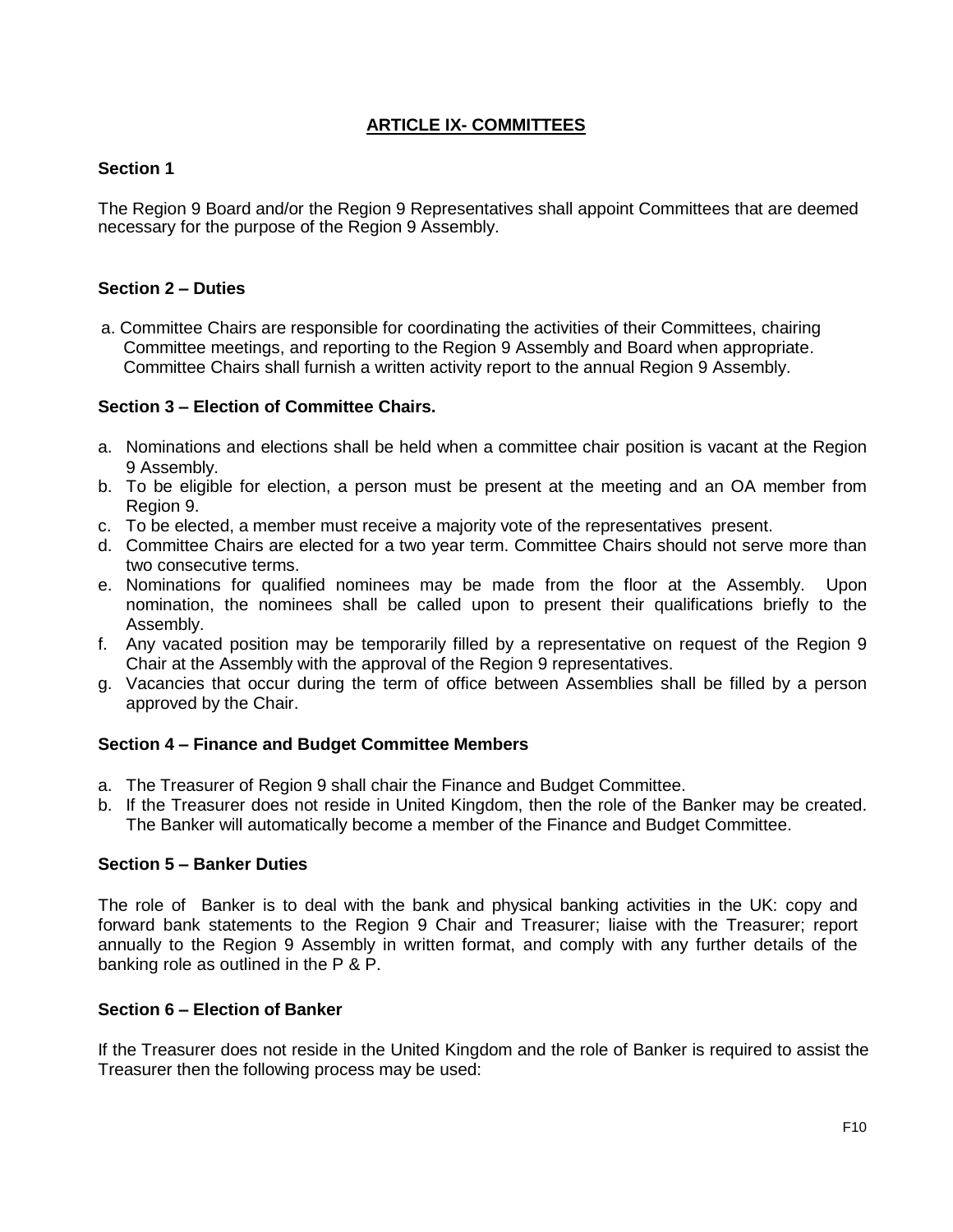- a. To be eligible for election of position of Banker, the person does not have to be present at the Assembly at which the election is taking place, see Region 9 Policies and Procedures for guidelines on election.
- b. To be elected as Banker, a member must receive a majority vote of the representatives present.
- c. The position is elected for a two year term with elections in alternate years to that of the Treasurer's position and these elections can be held in any year that the position is required.
- d. The Banker should serve for no more than four consecutive years.
- e. Nominations may be received from voting representatives present at the Region 9 Assembly at which the election is taking place or from visitors to the Region 9 Assembly or a member of OA who is not in attendance. If the nominee is present they shall be called upon to present their qualifications briefly to the Assembly. If the nominee is not present they may submit an application which will be read out to the Assembly.

Alternatively, should anyone standing for the position of Banker not be present at the assembly at which their nomination is taking place, it is preferable (if it can be arranged) if the nominee makes themselves available for a live communication (e.g. by Skype) with the Assembly at the time of the election. The R9 board will give instructions to all nominees for this position about the method and timing of this communication. If it is possible, then the Assembly delegates should be able to ask questions of (and hopefully "see") the nominees to assist them in making their decisions as to who to elect to this vital position. The election process will continue as normal if this method is not possible.

- f. If no applications are received at the Region 9 Assembly at which the election is required or if a vacancy occurs during the term of office between Assemblies then the position can be filled by a person appointed by a majority vote of the Region 9 Board.
- g. The bank will do a credit check on the elected candidate. Should the Banker fail the check a new banker must be found.

#### **Section 7 - Qualifications of Banker**

To be eligible the nominees for the position of Banker shall have where possible at least one year of current abstinence and at least two years of service beyond group level at the time of election. In the event of a candidate with these qualifications not being present a candidate who does not have these qualifications can be elected provided that they comply with ARTICLE IV - Section 3 c and can demonstrate that they have a good record of service to the Fellowship, and faithful adherence to the Twelve Steps, Twelve Traditions and Twelve Concepts of OA.

## **ARTICLE X- FINANCIAL STRUCTURE**

## **Section 1**

- a. The activities of Region 9 shall be financed primarily by the contributions of its member Groups, Intergroups and National/Language Service Boards.
- b. Region 9 may accept donations from OA members, Groups, Intergroups and other service bodies, conforming with the general principles of Overeaters Anonymous.
- c. A secondary source of financial income to Region 9 may be from such occasional projects or activities as may be authorised by the Region 9 Board.
- d. All proceeds over and above expenses from the Region 9 Convention shall be designated for Region 9.
- e. The Region 9 representatives shall not accept the responsibility, trusteeship, or enter into the distribution of funds set up outside the Region 9 Board.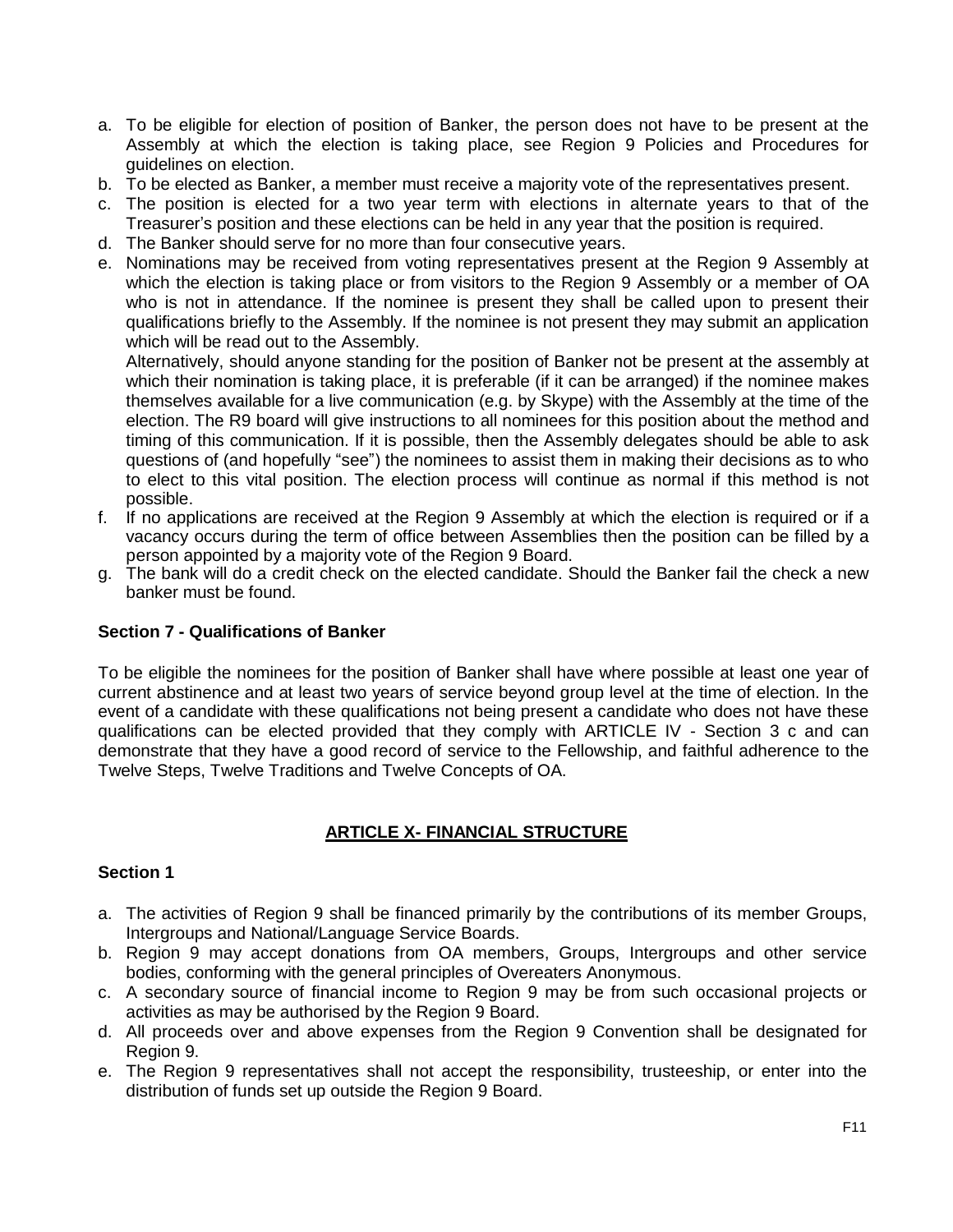- f. Region 9 funds shall be banked in one or more countries designated by the Region 9 Assembly. All financial transactions that have not been approved by the Region 9 Assembly are subject to approval of three members of the Region 9 Board. This must be interpreted as to include all unusual items or requests for payment in advance of expenditure.
- g. Funds of Region 9 are primarily earmarked for use in operating costs.
- h. Where funds permit, Region 9 should have a prudent reserve equal to (1) years standard costs. The standard costs to be determined by the assembly and updated annually.

## **ARTICLE XI – MAJOR POLICY MATTERS**

## **Section 1**

Matters which relate to major policy affecting Overeaters Anonymous as a whole shall be referred to the Region 9 Trustee or another member of the Overeaters Anonymous, Inc. World Service Board of Trustees.

## **ARTICLE XII – AMENDMENTS TO THE BYLAWS.**

## **Section 1**

These Bylaws, representing our table of organisation, may be amended by a two thirds majority of the voting body at the annual Regional Assembly provided that representatives are present from at least five different countries within Region 9. Proposed amendments should be submitted to the Region 9 Bylaws Committee at least ninety days before the Region 9 Assembly, and are to be submitted, in writing, by this committee to the Region 9 Chair at least seventy-five days before the Region 9 Assembly.

## **Section 2 – Emergency New Business**

Bylaw amendments, including items raised during the Assembly by a Committee, which have not been submitted to the Region Chair seventy-five days before the Assembly and which are considered to be of an emergency nature by the Region 9 Board and the Bylaws Committee Chair may be voted on at the Assembly.

#### **Section 3 – Amendments to The Twelve Steps Twelve Traditions, Twelve Concepts of Service**

Amendments to The Twelve Steps, Twelve Traditions, Twelve Concepts of Service of OA may only be made as per OA Inc. Bylaws Subpart B, Article XIV section I.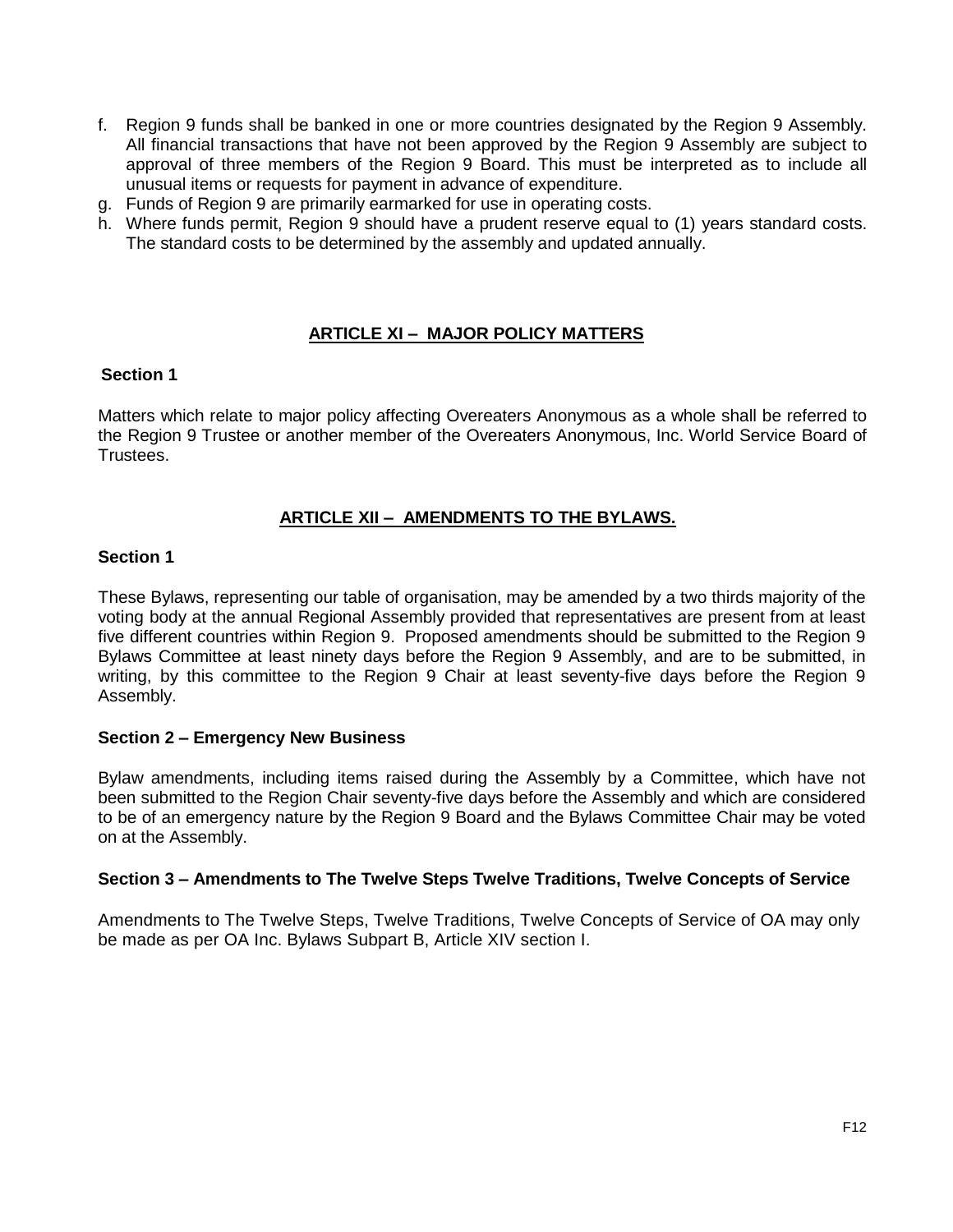## **ARTICLE XIII – LEGAL DISCLAIMERS**

## **Section 1**

All members of the Assembly and all members of local groups which are members of the Assembly shall be deemed to have expressly consented and agreed that, upon dissolution of the Assembly, whether voluntarily or involuntarily, the assets of the Assembly, when remaining in the hands of the Board, after all debts have been paid, shall be used for the purpose of Overeaters Anonymous as determined by the current Region 9 Board. In the event of there being no remaining Region Nine Board any remaining funds should go to the World Service Office of Overeaters Anonymous.

## **Section 2**

No member of the Assembly or any member of any Intergroup or Group which is a member of the Assembly, and no Officer or member of a Committee or person connected with the Assembly or any other private individual shall receive at any time any earnings or pecuniary profit from the operations of the Assembly; provided that they shall not prevent the payment to any such person of such reasonable compensation for services rendered to or for the Assembly affecting any of its purposes as shall be entitled to share in the distribution of any of the assets upon the dissolution of the Assembly.

## **ARTICLE XIV- TWELVE STEPS, TWELVE TRADITIONS AND TWELVE CONCEPTS.**

#### **TWELVE STEPS**

- 1. We admitted we were powerless over food that our lives had become unmanageable.
- 2. Came to believe that a Power greater than ourselves could restore us to sanity.
- 3. Made a decision to turn our will and our lives over to the care of God *as we understood Him.*
- 4. Made a searching and fearless moral inventory of ourselves.
- 5. Admitted to God, to ourselves and to another human being the exact nature of our wrongs.
- 6. Were entirely ready to have God remove all these defects of character.
- 7. Humbly asked Him to remove our shortcomings.
- 8. Made a list of all persons we had harmed, and became willing to make amends to them all.
- 9. Made direct amends to such people wherever possible, except when to do so would injure them or others.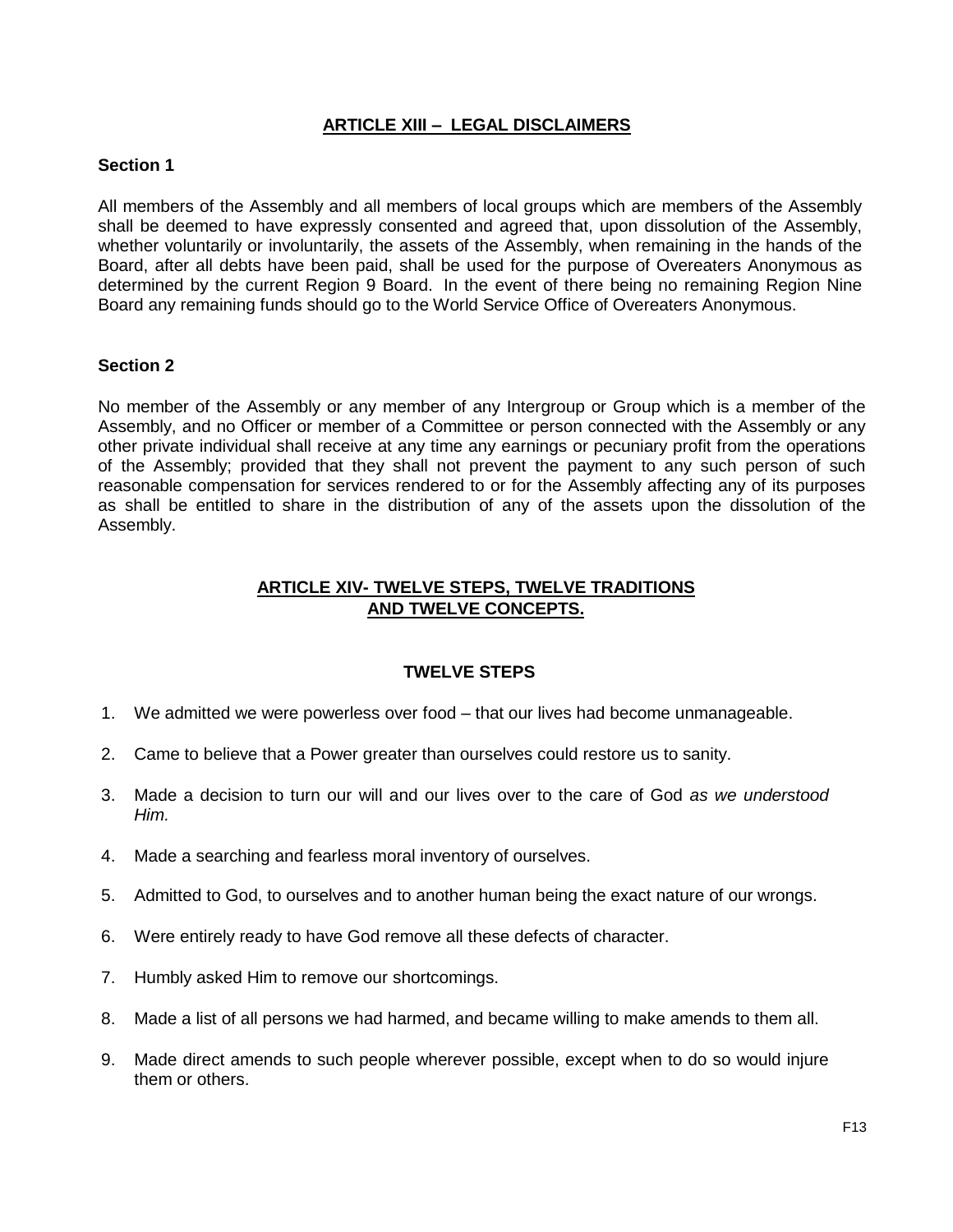- 10. Continued to take personal inventory and when we were wrong promptly admitted it.
- 11. Sought through prayer and meditation to improve our conscious contact with God, *as we understood Him,* praying only for knowledge of His will for us and the power to carry that out.
- 12. Having had a spiritual awakening as the result of these Steps, we tried to carry this message to compulsive overeaters and to practice these principles in all our affairs.

## **TWELVE TRADITIONS**

- 1. Our common welfare should come first; personal recovery depends upon OA unity.
- 2. For our group purpose there is but one ultimate authority a loving God as He may express Himself in our group conscience. Our leaders are but trusted servants; they do not govern.
- 3. The only requirement for OA membership is a desire to stop eating compulsively.
- 4. Each group should be autonomous except in matters affecting other groups or OA as a whole.
- 5. Each group has but one primary purpose to carry its message to the compulsive overeater who still suffers.
- 6. An OA group ought never endorse, finance or lend the OA name to any related enterprise, lest problems of money, property and prestige divert us from our primary purpose.
- 7. Every OA group ought to be fully self-supporting, declining outside contributions.
- 8. Overeaters Anonymous should remain forever non-professional, but our service centers may employ special workers.
- 9. OA, as such, ought never be organized; but we may create service boards or committees directly responsible to those they serve.
- 10. Overeaters Anonymous has no opinion on outside issues; hence the OA name ought never be drawn into public controversy.
- 11. Our public relations policy is based on attraction rather that promotion; we need always maintain personal anonymity at the level of press, radio, films, television and other public media of communication.
- 12. Anonymity is the spiritual foundation of all these Traditions, ever reminding us to place principles before personalities.